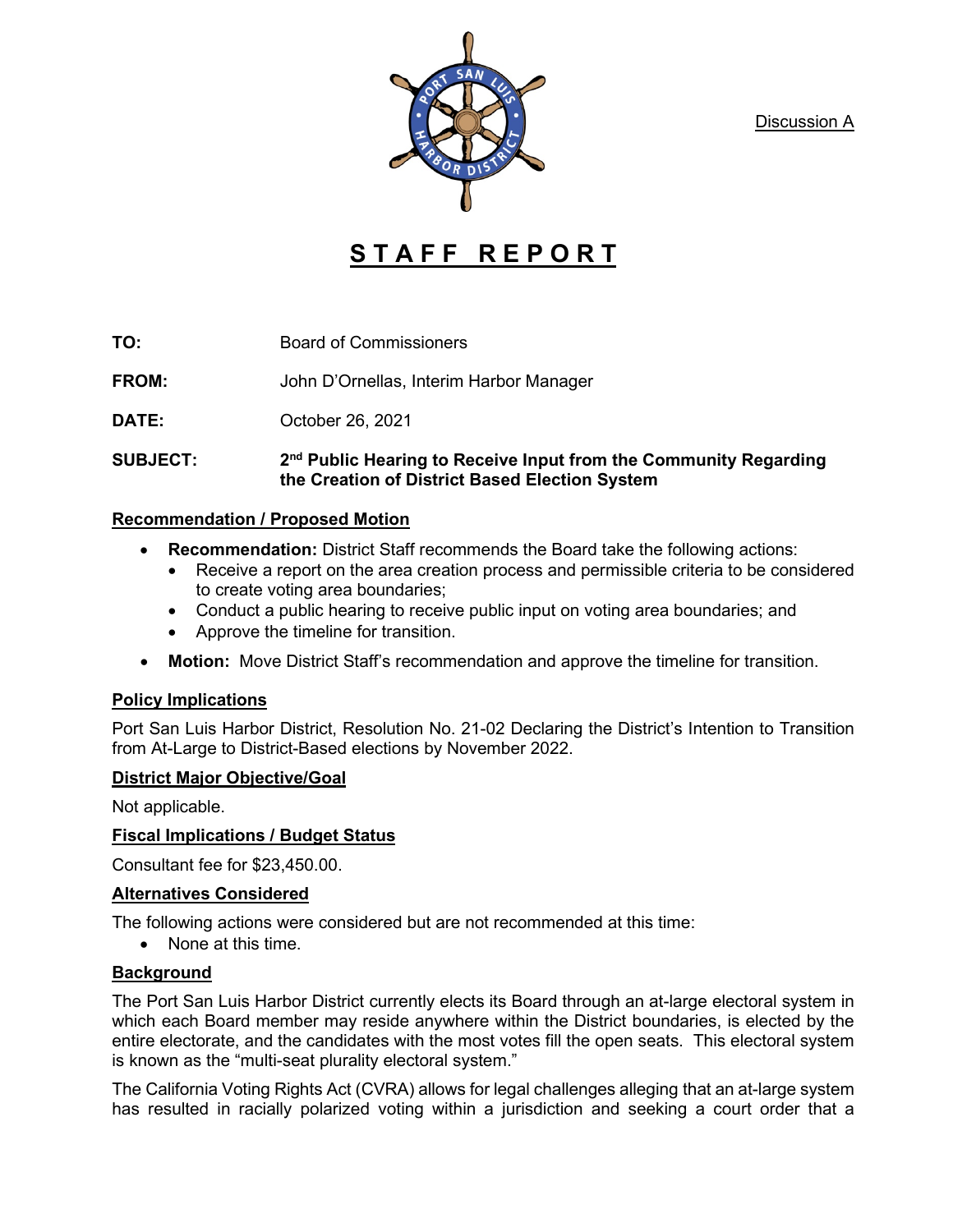Public Hearing to Receive Input from the Community Regarding the Creation of District Based Election 2 System October 26, 2021

jurisdiction converts to a district-based election system. A district-based electoral system is one in which a jurisdiction is divided into separate geographic districts, each with one representative who resides in the district and is elected only by the voters residing within the district. In a district-based system, voters within each district may vote for only one candidate. "Racially polarized voting" under the CVRA means:

"Voting in which there is a difference, as defined in case law regarding enforcement of the federal Voting Rights Act of 1965 (52 U.S.C. Sec. 10301 et seq.), in the choice of candidates or other electoral choices that are preferred by voters in a protected class, and in the choice of candidates and electoral choices that are preferred by voters in the rest of the electorate. The methodologies for estimating group voting behavior as approved in applicable federal cases to enforce the federal Voting Rights Act of 1965 (52 U.S.C. Sec. 10301 et seq.) to establish racially polarized voting may be used for purposes of this section to prove that elections are characterized by racially polarized voting."

The Act amended Elections Code Section 10010 is an attempt to provide a "safe harbor" from Act litigation for agencies that choose to voluntarily transition to a district-based election system after receiving a threat of litigation. If an entity received a demand letter, the entity is given 45 days of protection from litigation to assess the situation. If within 45 days, the agency adopts a resolution declaring its intent to transition from at-large to district-based elections, outlining specific steps to be undertaken to facilitate the transition, and estimating a time frame for action, then a potential plaintiff is prohibited from filing an action for an additional 90-day period. Under the Act, the public entity's liability is capped at \$30,000<sup>[1](#page-1-0)</sup> in reimbursement costs to the prospective plaintiff if it follows the process outlined in the Act.

On December 17, 2020, the District received correspondence from Robert Goodman, Attorney at Law, noticing a violation of the CVRA. The correspondence included a timeline of 45 days from receipt to adopt a resolution outlining the District's intention to transition from at-large to district elections. As a result, on January 26, 2021, the Board of Commissioners adopted Resolution No. 21-02 which Declared the District's intention to transition from at-large to district-based elections by November 2022.

On July 27, 2021, the Commission awarded Cooperative Strategies, a redistricting consultant, a contract for the completion of the creation and implementation of voting areas, ensuring the District is in compliance with the California Voting Rights Act (CVRA).

## **Discussion**

On January 26, 2021, the Board of Commissioners adopted Resolution No. 21-02 which Declared the District's intention to transition from at-large to district-based elections by November 2022. Elections Code Section 10010 provides that before any map or maps of the boundaries for the proposed areas are drawn, the District must conduct two (2) Public Hearings over a period of no more than thirty (30) days, at which time the public is invited to provide input regarding the composition of said area boundaries.

The first Public Hearing took place at the September 28, 2021, Harbor Commission Meeting.

This is the second Public Hearing. The Public Hearing was noticed in the Tribune, posted at the District Office, on the District Website, and included in a District NewsFlash

<span id="page-1-0"></span>Adjusted annually for inflation.<sup>1</sup>